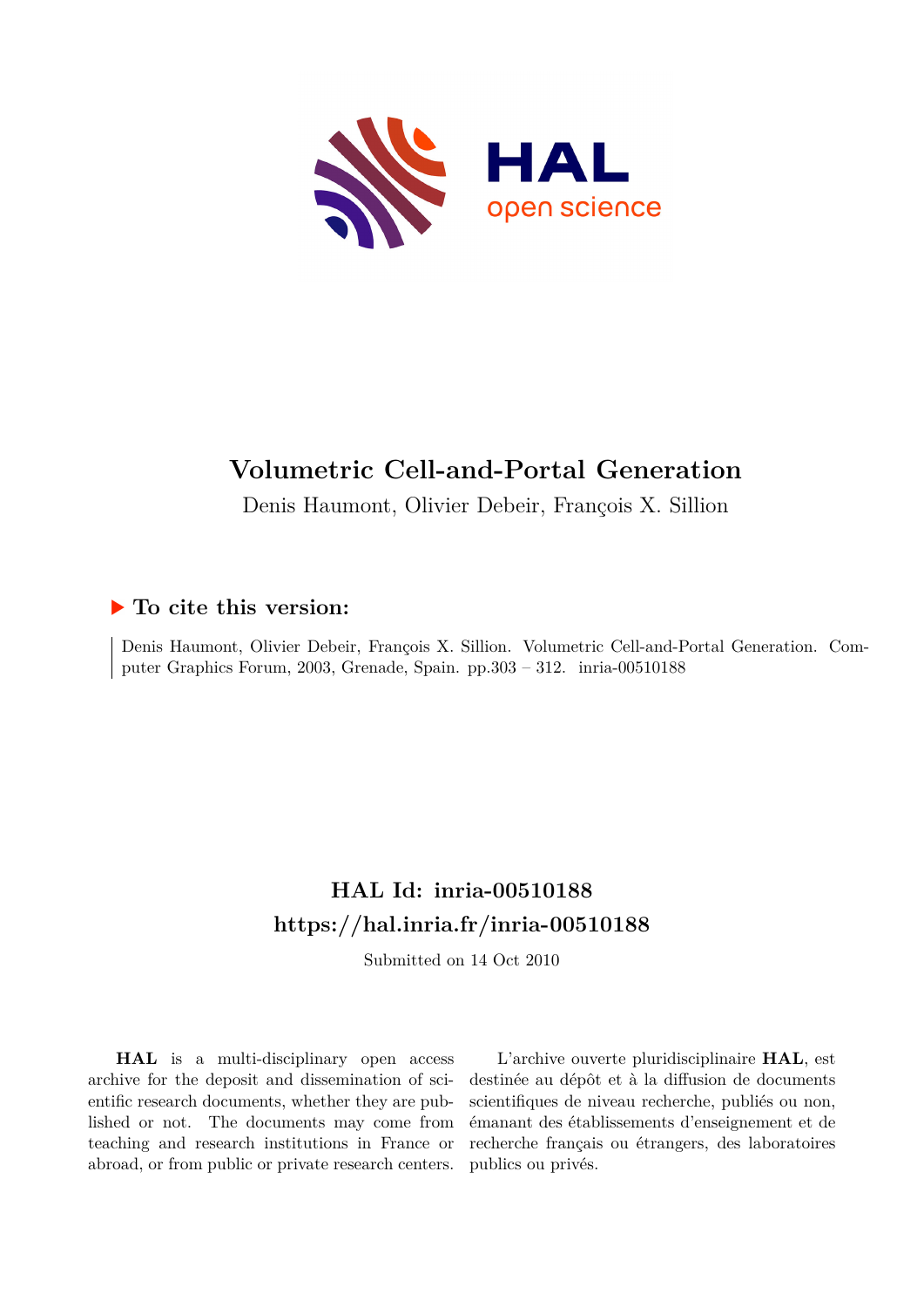## **Volumetric cell-and-portal generation**

D. Haumont<sup>1</sup>, O. Debeir<sup>1</sup> and F. Sillion<sup>2</sup>

<sup>1</sup>SLN, Université Libre de Bruxelles <sup>2</sup>Artis, INRIA<sup>†</sup>

#### **Abstract**

*We present an algorithm to generate a cell-and-portal decomposition of general indoor scenes. The method is an adaptation of the 3D watershed transform, computed on a distance-to-geometry sampled field. The watershed* is processed using a flooding analogy in the distance field space. Flooding originates from local minima, each minimum producing a region. Portals are built as needed to avoid the merging of regions during their growth. As a result, the cell-and-portal decomposition is closely linked to the structure of the models. In a building, the algorithm finds all the rooms, doors and windows. To restrict the memory load, a hierarchical implementation of the algorithm is presented. We also explain how to handle possible model degeneracies -such as cracks, holes and *interpenetrating geometries- using a pre-voxelisation step. The hierarchical algorithm, preceded when necessary* by the pre-voxelisation, was tested on a large range of models. We show that it is able to deal with classical architectural models, as well as cave-like environments and large mixed indoor/outdoor scenes. Thanks to the intermediate distance field representation, the algorithm can be used regardless of the way the model is represented: *it deals with parametric curves, implicit surfaces, volumetric data and polygon soups in a unified way.*

#### **1. Introduction**

The visibility determination problem (i.e. the process of finding the geometry that is visible from the viewer location) is central in many computer graphics algorithms. Visibility has been studied for a long time and many solutions have been proposed in the literature. Most visibility culling algorithms make use of particular scene characteristics to speed up the determination process. An important class of models is indoor scenes where algorithms can benefit from dense occlusion and structural coherence of visibility. In this kind of environment, the cell-and-portal graph (CPG) is commonly used to solve the visibility queries. A CPG is a graph that encodes the visibility structure of the scene. The nodes of this graph are *cells*, which correspond to the rooms of a building. They are connected by *portals* that correspond to openings (e.g. the doors and windows). A cell can only see other cells through portals.

CPGs are often constructed by hand, with some helper tools

implemented in the modeling application. Therefore this task remains difficult and the results non satisfying: being able to create automatically a cell-portal subdivision for arbitrary models would result in substantial savings of time and money in the game industry4. Furthermore, it would free the non specialist from the tedious portal placement and cell creation process. Unfortunately, it is difficult to compute automatically an optimal decomposition, since a scene can be partitioned into an unlimited number of different celland-portal graphs. Some solutions have been proposed for very particular scenes: architectural BSP <sup>23</sup> <sup>5</sup> and tubularlike models <sup>16</sup> . To the best of our knowledge, no previous published method is usable in all situations.

In this paper, we propose to restate the problem of the CPG generation algorithm in terms of 3D image segmentation (in image processing, segmentation is the process of separating the different objects in an image). The image we use is an intermediate volumetric representation of the scene, the objects to separate being the cells and the separators being the portals. This formulation enables us to adapt a powerful tool from the image segmentation literature, the watershed transform (WST)18. Contrary to other approaches, the resulting algorithm is able to compute automatically the CPG of any

<sup>†</sup> Artis is a research team of the GRAVIR/IMAG Laboratory, a joint effort of CNRS, INRIA, INPG and Université Joseph Fourier-Grenoble I

c The Eurographics Association and Blackwell Publishers 2003. Published by Blackwell Publishers, 108 Cowley Road, Oxford OX4 1JF, UK and 350 Main Street, Malden, MA 02148, USA.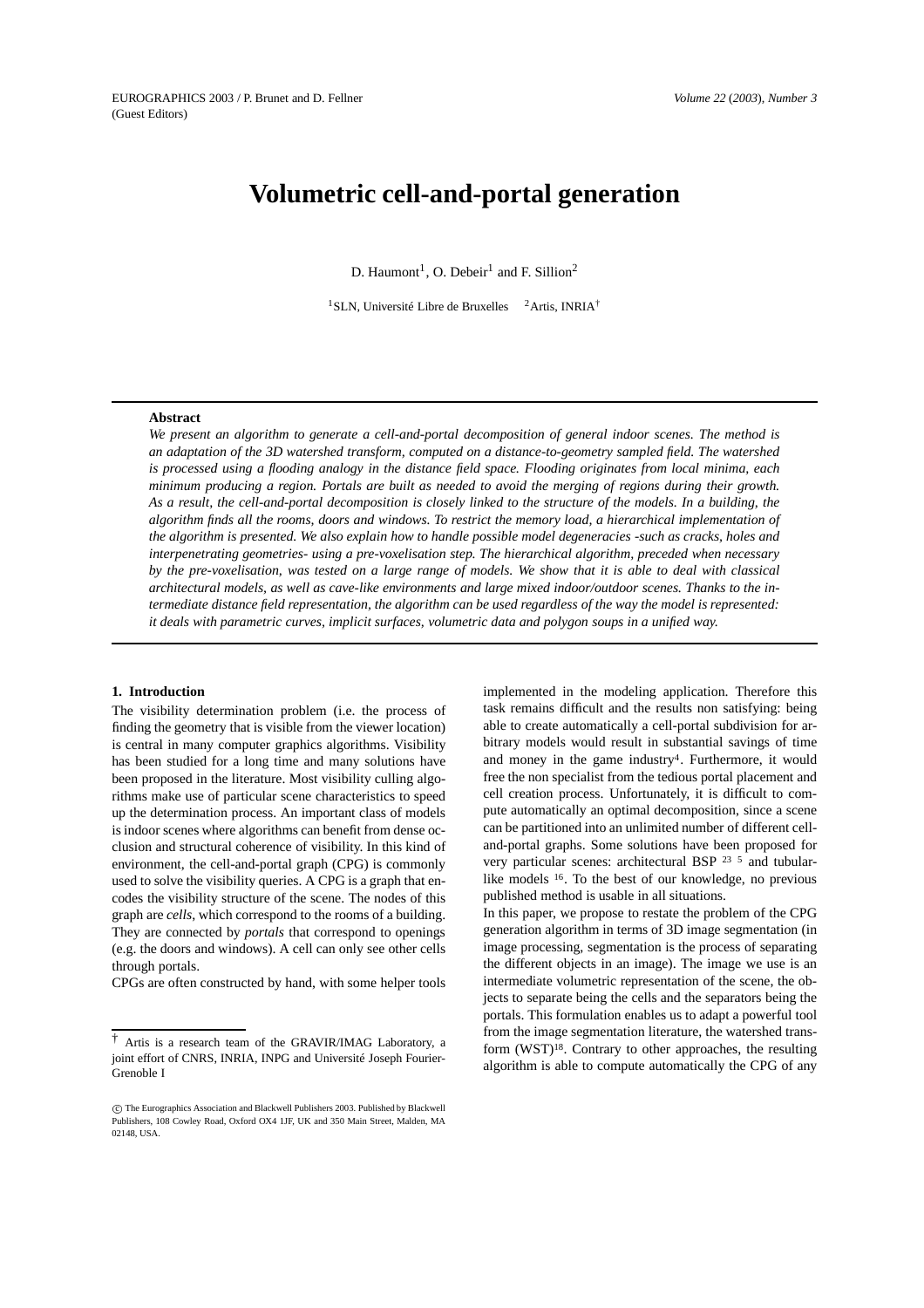indoor scene without imposing any modeling constraint. The remainder of the paper is organized as follows: after reviewing some relevant work, we present the CPG generation algorithm in section 3, followed by its implementation (section 4). To limit the memory cost, we present a hierarchical version of the algorithm in section 5. Potential problems and their solutions are investigated in section 6. Finally, we discuss the results and present avenues for future work in section 7.

## **2. Related Work**

## **2.1. Visibility**

Many visibility algorithms were proposed to speed up rendering in interactive walkthrough applications, and the interested reader will find exhaustive surveys<sup>10 8</sup>. The ultimate goal of visibility determination is to detect efficiently the part of the scene that is visible from the camera. Before the z-buffer algorithm became a *de facto* standard, exact visibility determination (i.e hidden face removal) was the central issue. Nowadays, the research has shifted to occlusion culling, which concentrates in eliminating invisible geometry as early as possible in the rendering pipeline. Occlusion culling gives a rough conservative estimation of the visible geometry: the PVS (Potentially Visible Set), that may still contain invisible parts of the model which are later removed by an exact visibility algorithm.

Schaufler *at al.* made the important observation that visibility could be solved efficiently by using a volumetric data structure instead of the original scene description<sup>21</sup>. For this reason, they use a binary volumetric representation of the scene for occlusion culling: the inside voxels and the hidden voxels act as blockers to eliminate the invisible geometry.

In indoor scenes, cell-and-portal graphs have been widely used for visibility determination <sup>17</sup> <sup>23</sup> <sup>5</sup> <sup>9</sup> <sup>4</sup>. Previous work on CPGs mainly focused on the use of the graph rather than its generation, since it was often created manually by the user <sup>9</sup><sup>4</sup>. However, some automatic generation algorithms have been proposed. The most common are the decomposition of the scene into BSP, which are CPGs themselves<sup>23</sup> <sup>5</sup>. The resulting portals are aligned with the features of the scenes, constraining the method to a restricted set of geometries. Furthermore, these approaches are limited to polygonal datasets and lead to unusable CPG when the number of polygons increases, because each triangle creates a cut plane and adds a portal to the decomposition. An exception to the BSP decomposition is the algorithm proposed by Lichan et al. in the context of virtual colonosopy <sup>16</sup>. They make use of the particular structure of their scene, the human colon, to create the CPG. On the basis of a distance field, the center-line (i.e. the skeleton) of the colon is extracted. The colon is then partitioned with regulary spaced cross-sections, placed perpendicular to the skeleton.

As in <sup>21</sup>, our method is based on a volumetric description of the scene. Because this representation is a distance field, our work can be seen as an extension of the algorithm presented in <sup>16</sup> . The main difference is that our technique was designed

to deal with arbitrary scenes, in place of the very particular human colon geometry.

#### **2.2. Distance field**

A sampled distance field is a discrete scalar field, each sample point storing the distance to the closest scene geometry. It has proven to be useful in a wide range of applications in computer graphics: rendering , virtual sculpting, collision detection, path planning, morphing between objects, surface reconstruction, etc. Distance fields have been widely used in image analysis too, for example for image segmentation. Several methods, such as the distance transform  $20$ , were introduced to cope with the high computational cost implied by the distance field computation. To reduce the memory needs, hierarchical representations <sup>13</sup> were proposed. Our implementation uses both of these improvements.

## **2.3. Watershed transform**

The watershed transform (WST)<sup>18</sup> is a powerful image segmentation technique initially designed for 2D gray level images. One can find in <sup>19</sup> an introduction to the WST and its several algorithmic implementations. Although the watershed transform can be extended from 2D to more dimensions, one has to face increasing memory and computation costs when using voxel data, therefore applications of the 3D WST remain rare <sup>24</sup> . However, an optimized implementation, minimizing the memory consumption to treat large 3D medical datasets, has been proposed recently <sup>11</sup>.

## **3. Volumetric CPG computation**

In this section, we present the general principle of our approach.

#### **3.1. Cell and portal Graph (CPG)**

A scene can be decomposed into an unlimited number of cell-and-portal graphs: defining what the ideal decomposition should be is still an open issue. In terms of culling performance, a good partition is a trade-off between the number of portals and the computational cost of using them. Ideally, one wants to minimize the number of portals while trying to place them where they will help to cull the scene's geometry. In architectural scenes, this tradeoff is usually achieved by using the 'classical decomposition', where the cells are the rooms and the portals are the openings.

When using a pre-calculated CPG to speed up rendering, the visibility determination consists first in finding the cell in which the viewer is located, called *the view cell*. All the objects of the view cell are classified as potentially visible. Then the algorithm recursively checks the cells that are connected to the view cell by portals. The objects of these cells are also classified as potentially visible. A more exact visibility test with respect to a given viewpoint will classify the objects as visible through a portal if they belong to the pyramid supported by the portal's silhouette and whose apex is the view point. The set of all the visible objects is found by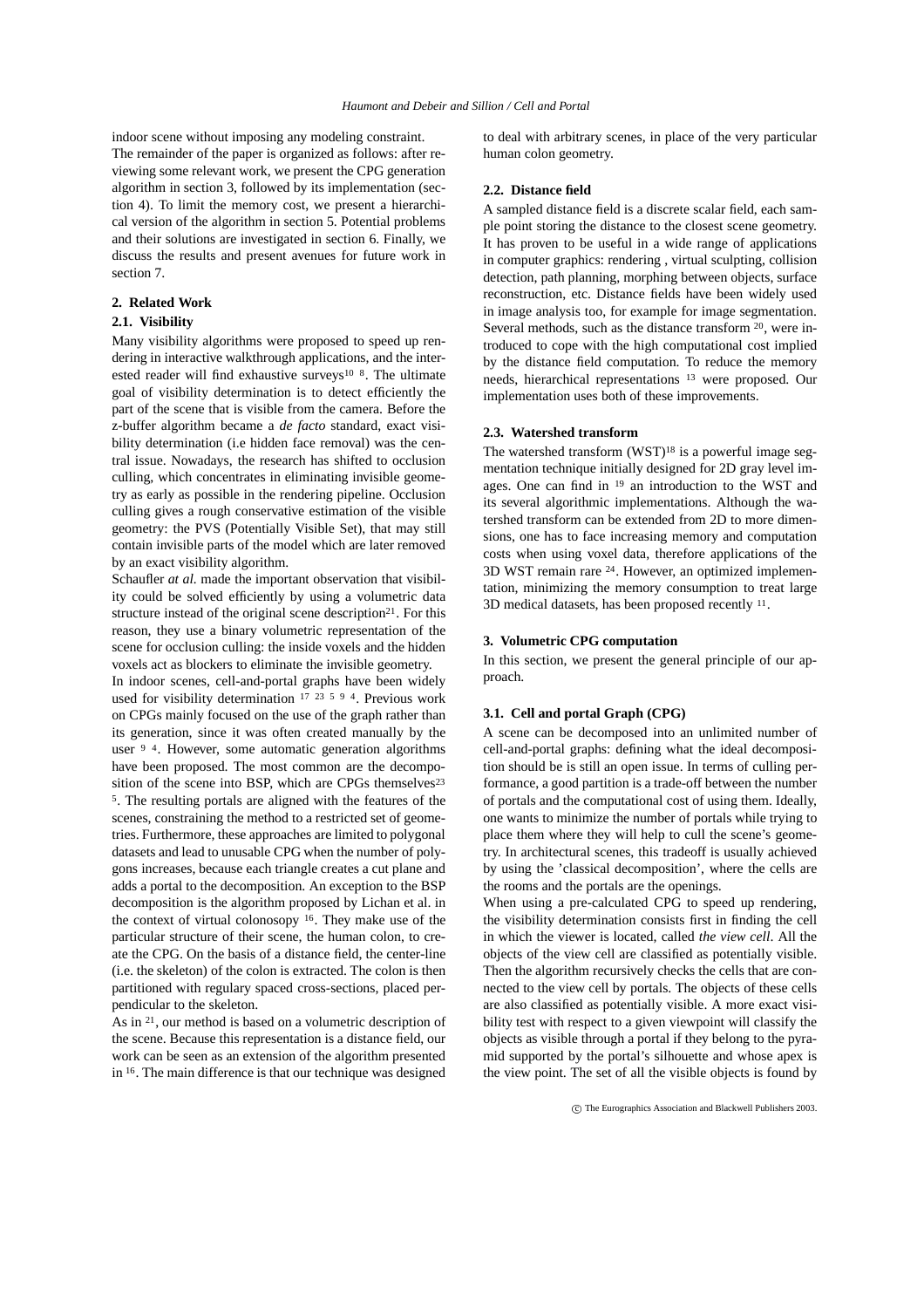testing the visibility through all the visible portals.

We propose to automatically create an approximation to the classical CPG decomposition using the segmentation of a volumetric representation of the scene. As will be shown in this section, the watershed transform is well adapted for this task.

## **3.2. Watershed transform**

Let us begin with a 2D explanation of the watershed transform. The transformation extends easily to supplementary dimension, and the 3D watershed transform is a straightforward adaptation of the 2D process.

The watershed transform is a morphological tool that considers a function *D* as a topographic surface *S* and defines the *catchment basins* and the *watershed lines* of *D* by means of a flooding process: a hole is pierced at each local minimum of the surface *S*, afterwards the surface is plunged into a lake at a constant vertical speed. The valleys of *S* are flooded by the water entering through its holes (see figure  $1(a)$ ), creating basins (i.e. the catchment basins). During this process, the water coming from different minima may merge. To avoid this, we build a dam on the point where these floods would merge (see figure 1(b)). A difficulty arises when the location of the fusion occurs on a plateau. Suppose that two regions, noted A and B present a the iteration t-1, merge during the iteration t into a single region C. The merge is detected and a dam is built to separate A and B. In the classical watershed transform, the dam is placed on the SKIZ (Geodesic Skeleton by Zones of Influence, defined in the appendix) of A and B into C. At the end of the process, all the surface is under water: only the dams emerge 1(c)). The watershed of *D* is defined by the set of dams, separating the catchment basins. Each of these basins contains a single minimum of *D*.



**Figure 1:** *Different steps of the watershed algorithm.*

The watershed transform is widely used for image segmentation. For example, if the watershed transform is applied to the gradient of a greyscale image, the watershed lines correspond directly to the contours and each catchment basin corresponds to an object of the image.

#### **3.3. CPG generation algorithm**

When applied to the distance map representation of the scene (see figure 2), the classical watershed algorithm can be adapted for the generation of a CPG. To remain compatible with a flooding metaphor, the field *D* is inverted before the algorithm takes place (i.e. each distance is given a negative sign).



**Figure 2:** *Distance field representation of an architecural model (after inversion).*

The height field representation of *D* shows that the saddle points of the surface correspond to the portals locations (cf. figure 3). In 3D, these locations correspond to the pinches of the distance field.



**Figure 3:** *Distance field used as topographic surface. A saddle point, corresponding to one of the portal, is highlighted.*

The progression of the watershed algorithm applied to *D* is depicted in Figure 4.



**Figure 4:** *Different steps of the watershed algorithm. Two catchment basins getting in contact during an iteration reveal the presence of an opening: a portal is built to separate them.*

The result of this segmentation is close to the intuitive classical CPG decomposition described above (see last image of figure 4):

c The Eurographics Association and Blackwell Publishers 2003.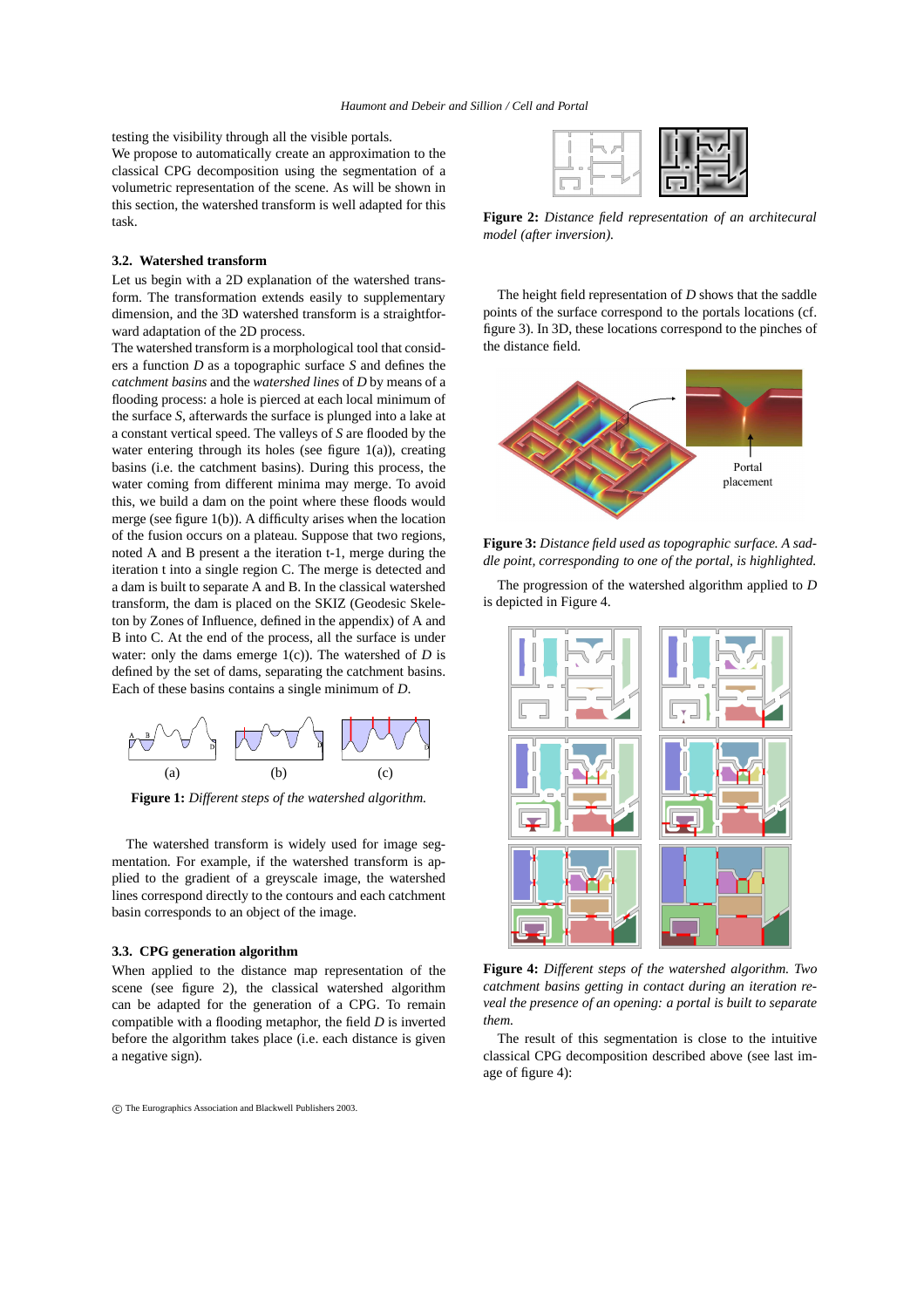- the cells correspond to the catchment basins of D. They are the volumetric space enclosed by the geometry of the scene, and separated by the portals. One can see that they correspond to the rooms of the architectural scene.
- the dams separate the catchment basins: they directly correspond to the portals. They are placed at the pinch-points of the free space in the volumetric representation of the scene. In terms of visibility, they correspond to areas where the scene's longest visibility lines (e.g. the set of segments traced between all the mutually visible points of the scene) are concentrated. This means that the portal are placed where they are supposed to be helpful for visibility culling. Moreover, in architectural models, pinches effectively encompass the doors, windows and corridors.

Note that portals are added on all pinches and that each local minima generates a cell. Due to this fact, some of the cells and portals may be unsuitable. This problem principally occurs when the initial geometry is intricate, leading to a very perturbed distance field. This is an illustration of the classical over-segmentation problem that occurs when segmenting images by watershed. We will detail in section 6 some solutions to this problem in our case.

## **4. Implementation**

We propose an implementation organized in successive stages explained in detail below. First, the distance field from the scene representation is computed and sampled in a grid. The distance map is then used by the watershed process to find the contacts between catchment basins, where portals are to be placed. When necessary, the portals are built on the basis of the scene geometry. The cell-and-portal graph itself is computed as the watershed takes place. At the end of the algorithm, the scene geometry is assigned to the different cells.

#### **4.1. Distance Map Construction**

The distance field evaluation requires a function that computes the distance between a 3D point and its closest geometry. From the CPG algorithm point of view, the only difference between all the modeling techniques (parametric surface, volumetric representation, implicit surface, polygon soup,...) is the way this distance function is computed. For a set of independent triangles for example, the distance is the minimum distance to all the triangles in the model. For an implicit surface, the distance can directly correspond to the implicit function.

A naive brute force algorithm evaluates the distance field for every point of the distance map. Unfortunately, such a query is very costly in the case of a polygonal model representation, even if the triangles are organized in a hierarchical data structure (such as an octree, a BSP or a bounding volume hierarchy). The total distance field computation time become the limiting process.

More sophisticated algorithms make use of particular properties (continuity, bounded growth) of the distance function to speed up the computation. The distance transform <sup>20</sup> gives an approximation of the distance field that is very fast to compute but relatively inaccurate. This algorithm applies a local distance matrix in two successive passes over the voxel grid. Each pass propagates the local distance computed by the addition of known neighborhood value to the values obtained from the local distance matrix. The forward pass calculates the distance from the surfaces in an arbitrary topdown direction, starting from the top corner of the grid and moving away to its bottom. The backward pass calculates the remaining distances, from the bottom corner of the grid to its top. The algorithm's speed results from the simple computations involved. In our algorithm, distance transform is used because it does not compromise watershed: in practice, the distance transform only deforms the distance field locally without adding any local minima. The number of regions and their global shape are conserved. When an exact distance is required, for example in the case of portal placement (see section 4.3.2), it is computed on the fly from the initial geometry representation.

#### **4.2. Portals Detection**

This phase corresponds to the watershed algorithm. A level value, called *isoValue<sup>t</sup>* , is initially set to the minimum value of the distance map. *isoValue<sup>t</sup>* defines a surface that partitions the 3D space into an inside volume -where the distance field is smaller than *isoValue<sup>t</sup>* - and an outside volume -where the distance field is greater than *isoValue<sup>t</sup>* - (Remember that by convention the distances have negative values). The algorithm iteratively increases *isoValue<sup>t</sup>* . The inside volume corresponding to iteration t, called *Inside<sup>t</sup>* , is cut into different regions. A labeling process assigns a different ID to each region, that is a unique value is assigned to voxels that belong to the same connected region. The connectivity used is a 4-connectivity in 2D and a 6-connectivity in 3D. The key step of the algorithm is to detect the catchment basins that merge during an iteration t, in order to separate them by a dam. This task is accomplished by the dilation of each regions of  $Inside_{t-1}$  in the  $Inside_t$  space, at the beginning of iteration t. This dilation consists in propagating the ID to the adjacent voxels (see figure 5). During this dilation, the new ID that is propagated (called NEW\_ID) is compared to the ID already stored in the voxel that has been reached (called OLD\_ID). Three cases are possible:

- OLD\_ID is null: the dilation of the region reached a beforehand empty voxel. Nothing happens and the dilation continues (see figure 5 (b)).
- OLD\_ID is equal to NEW\_ID: the voxel already belonged to the region. The dilation stops.
- OLD\_ID and NEW\_ID are different: the voxel belonged to another region (see figure 5 (d)). The center of the voxel is the contact point P. The two colliding regions OLD\_ID and NEW\_ID are restored as they were before dilation, and a portal is built to separate them (see section 4.3). The dilation process restarts with the dam included (see figure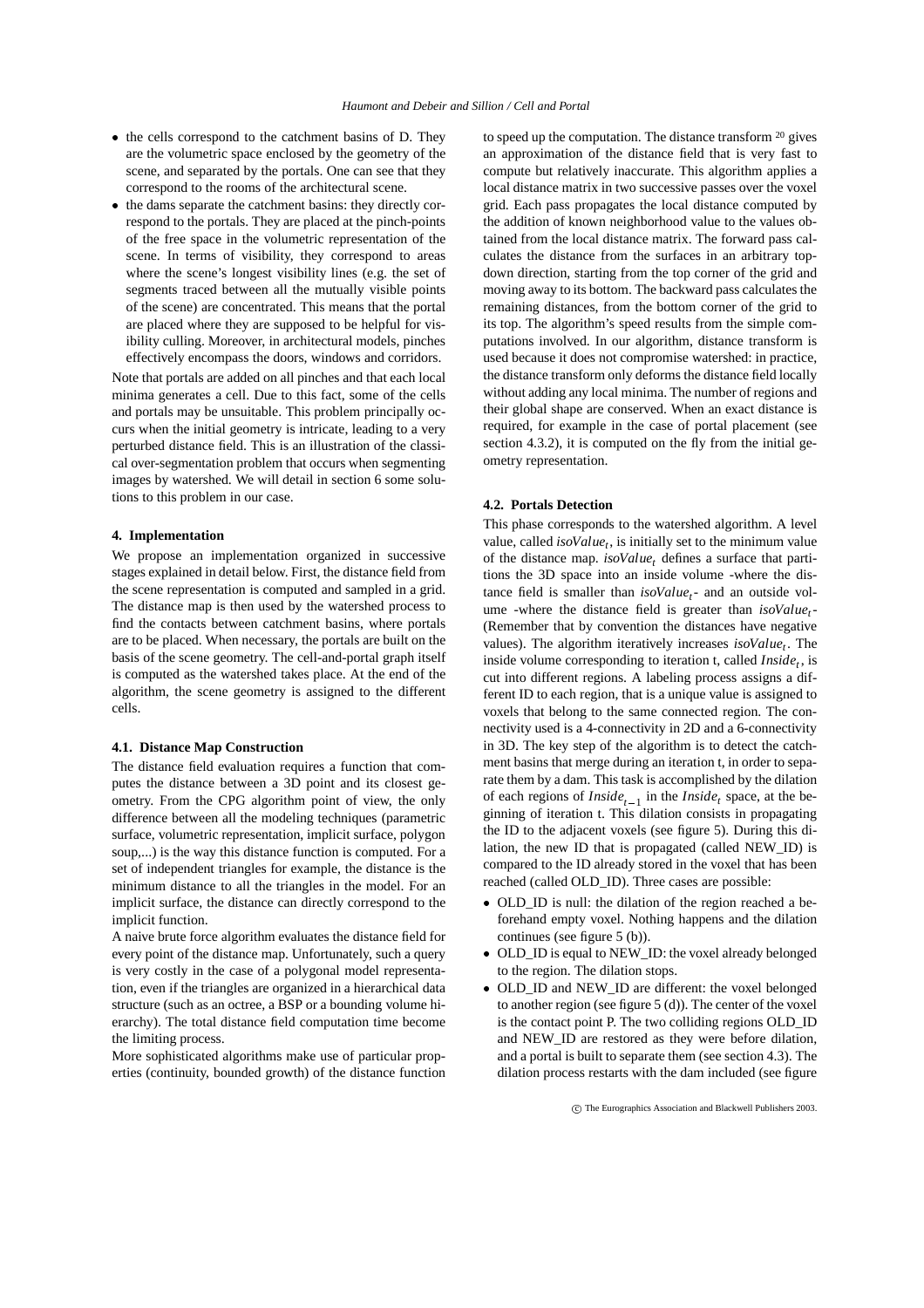5 (e) and (f)). If nothing had been done, the two regions would have merged during the labeling of iteration t.



**Figure 5:** *ID propagation to detect the portals.*

## **4.3. Creation of the portals**

## **4.3.1. Portal definition**

The SKIZ, where the dam is built in the watershed transform, is not really adapted as portal definition. Firstly, it is entirely dependent on the region's shape: there is no certainty that the SKIZ touches the initial geometry. Secondly, the SKIZ is a 3D set of voxels that are not adapted for scene culling. Instead, we define the dam as being an oriented planar rectangle, located at the pinch-point of the distance field and in contact with the geometry responsible for the pinches (and bounding it). In the distance map, all the voxels that are crossed by a portal are tagged as a dam. A dam is an obstacle: the propagation algorithms (i.e the labeling and the dilation processes) can not traverse it. This dam definition is the most important difference between our algorithm and the classical watershed transform.

When a contact point (P) between regions A and B is discovered, two portals are built to separate them. The first is positioned with the distance map information only, the second with the help of the graphics hardware. The smaller of these two portals is chosen.

#### **4.3.2. Distance map portal positioning**

Just before starting the portal positioning algorithm, the  $inside_{t-1}$  of the two regions to separate have been restored. This enables us to compute an estimation of the location of the portal from the distance map representation. The location of the portal is defined by its normal and a point noted *M*:

 Intuitively, a good normal direction is given by the skeleton of the distance map, that crosses the portal <sup>16</sup>. It can be approximated by the segment joining the two mutually closest points (noted  $C_1$  and  $C_2$ ) of the iso-surface of the regions A and B at iteration  $t - 1$ . The distance used is the geodesic distance, defined as follow.

**Geodesic distance** Let x and y two points of the set X. The *geodesic distance* between x and y is the length of the shortest path included in X and linking x and y.

In practice, it means that the segment  $\overline{C_1 C_2}$  can not cross any scene geometry to be valid. In the case depicted in figure 6(a), the euclidean distance would give the segment  $\overline{XY}$ , in place of the correct segment  $C_1C_2$ .

 $\bullet$  M is located on the middle of the segment  $C_1C_2$ .

We use a simple procedure to find  $C_1$  and  $C_2$  (see figure 6(b)). Starting from the contact point P, we search its closest point located on the surface of the region B, noted  $B_1$ . Then we search the closest point to  $B_1$  that is located on the surface of the region A: it is  $C_1$ . Finally, we find  $C_2$ , which is the closest point to  $C_1$  located on the surface of the region B. This procedure ensures that we find the correct pinch when there are multiple pinches of equal size between A and B.



**Figure 6:** *(a) use of a geodesic distance: the segment joigning the two closest points can not cross the geometry. (b) Finding*  $C_1$  *and*  $C_2$ *. In this simple case,*  $B_1$  *equals*  $C_2$ *.* 

## **4.3.3. Hardware-assisted portal positioning**

The first positioning may fail when the portal is thin, because there is no certainty that the segment  $\overline{C_1C_2}$  will give a correct orientation (see figure 7).



**Figure 7:** *Distance map portal positioning fails when the distance field is noisy and the portal is small.*

For this reason, a second positioning algorithm was developed in the case of thin portals. It consists in leaning the portal on the geometry responsible for the pinch, with the

c The Eurographics Association and Blackwell Publishers 2003.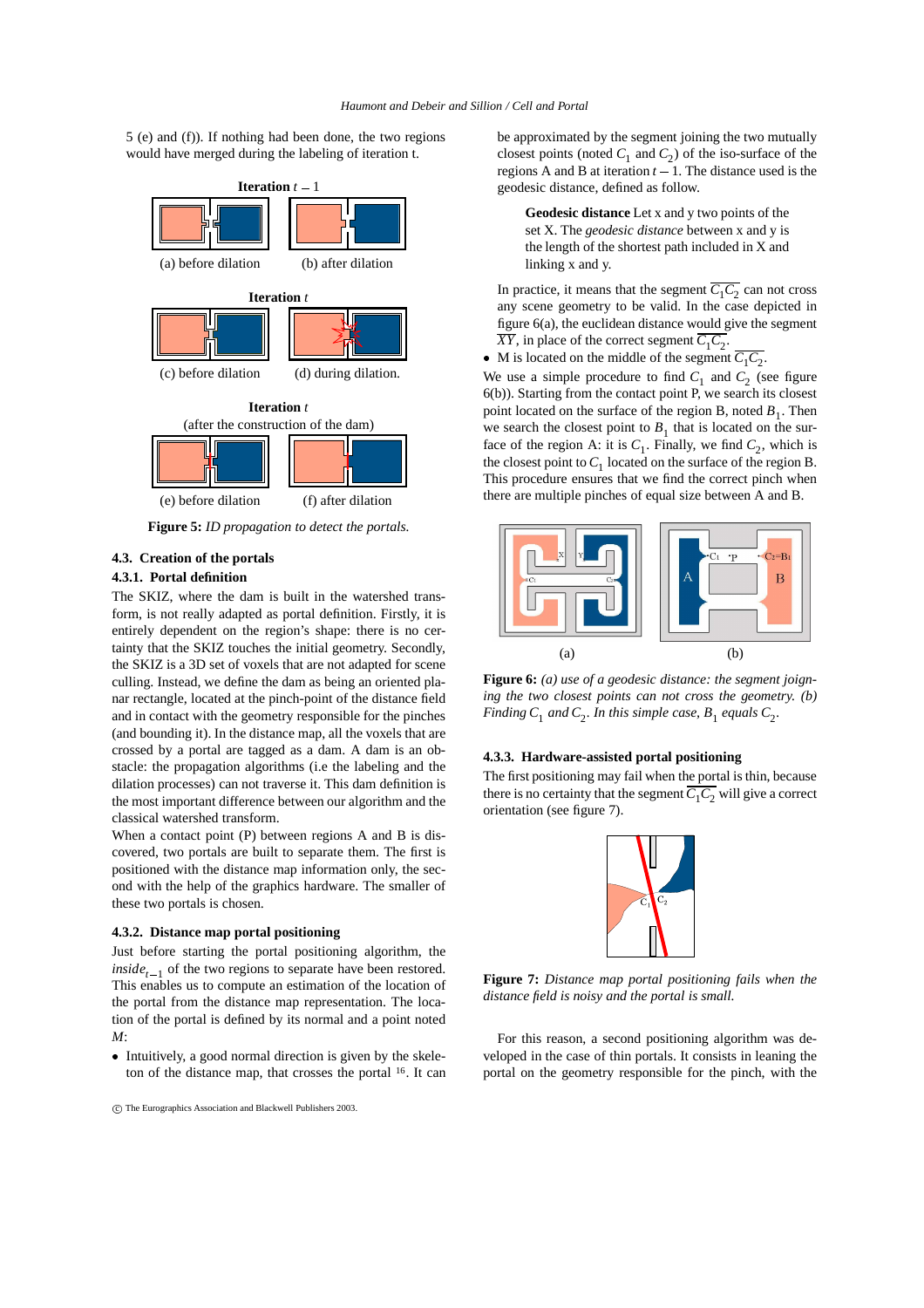help of the graphic hardware. At first, a camera with an large field of view is placed on  $C_1$ , pointing in the direction of  $C_2$ . A quadrilateral of arbitrary large size, is placed in  $C_2$  perpendicular to  $C_1 C_2$ . It is rendered in red color, followed by the geometry of the scene in white. The frame buffer and the corresponding depth buffer are read back. The center point of the frame buffer belongs to the portal because it intersects  $\overline{C_1 C_2}$ : the red region of the frame buffer that contains this point is selected. The exterior silhouette of this red region defines the portal. The corresponding pixels are backprojected in the 3D space. In that way, the best fitting plane of this set of points defines the portal direction  $\overline{n}$ .

Each positioning algorithm give its own portal location. To choose between them, the extent of both portals is computed, and the smaller portal is chosen.

#### **4.3.4. Extent of the portal**

Graphics hardware is also used to determine the 3D extent of the portal. A camera, with a field of view of 90 degrees, is placed at the center of the portal, perpendiculary to its direction  $(\overline{C_1 C_2}$  or  $\overline{n}$  following the case). It is used to make four successive renderings followed by z-buffer reading. The camera is rotated by 90 degrees between each rendering. The intersection of the portal plane and each of the rendered image is a pixel line: all the silhouette's pixels are backprojected. The corresponding 3D points are coplanar, since they all belong to the best fitting plane, and the portal is simply their smallest oriented bounding rectangle. An improvement (not yet implemented) would be to clip this rectangle by the scene geometry to get a more complex portal shape that maximizes its culling efficiency.

## **4.4. Creation of the cells**

The cells are the discrete volumetric spaces enclosed by the geometry and separated by the walls. They are not necessarily convex. The distance map resolution fixes the size of the smallest room that the algorithm can find: it must be chosen high enough to have at least one voxel inside each room. The storage of a geometric description of the cell is necessary to locate the viewer during the online rendering process. Unfortunately, each possible solution has some drawbacks:

- a volumetric description is well adapted for the viewer's location, but the memory cost is very high.
- the exact polygonal representation of the surface (extracted from a marching cube algorithm for example) would require many triangles and would not be very efficient to locate the viewer.
- the storage of the surface into a BSP would solve the efficiency problem, but the memory cost would not be negligible and the construction of a good BSP is not straightforward.

Instead of storing the cell description explicitly, our implementation uses a simpler solution: each geometry element (i.e. a triangle or a triangle mesh) stores a pointer to the cell of the CPG it belongs to. In return, each CPG cell contains the list of objects composing it, organized by a hierarchical tree to speed up the portal culling (for example a binary tree of Axis Aligned Bounding Boxes). At the beginning of the visualization, the viewer is localized by casting a ray from the viewpoint through the scene (see figure  $8(a)$ ). When a portal is crossed before the hit, other rays are cast in random directions until the ray first hit the geometry. This situation can easily be avoided by tracing vertical rays, because a typical indoor scene does not contain many horizontal portals. During the rest of the walkthrough, cell changes are simply detected by testing when the viewer crosses a portal while moving.

The correspondence between the scene geometry and the catchment basins is not straightforward: as can be seen in figure 8(b), the geometry does not geometrically lie in any catchment basin at the end of the CPG generation algorithm: by definition, the geometry separates them. In our implementation, each triangle is assigned to its closest catchment basins that are seen by the triangle in the direction of its normal. To find them, we check the closest catchment basin to four points of the triangle: its gravity center and its vertices. This procedure may fail with large triangles belonging to several cells because the sampling density may not be sufficient. However, the number of test points should be increased to handle this case. The triangles crossed by portals are assigned to a unique cell: for the visualization, it is not necessary to assign them to both cells since these triangles are always classified as visible through the concerned portals. However, his can potentially lead to a localization error at the beginning of the walkthrough. This problem can easily be solved by subdividing the triangles concerned (solution not yet implemented).



**Figure 8:** *(a) Viewer localization: contrary to the viewer 2, the viewer 1 is correctly located because the ray does not cross any portals before the hit. (b) Creation of the cells: The geometry is associated to its closest catchment basin.*

#### **5. Hierarchical implementation**

For complex scenes, the memory required to store the distance field becomes a concern and a compression scheme is needed. In practice, we did not implement the algorithm on a regular grid for this reason. Instead, we use the Adaptively Sampled Distance Fields (ADFs) as the basic data structure for the implementation <sup>13</sup> . An ADF is an octree, each node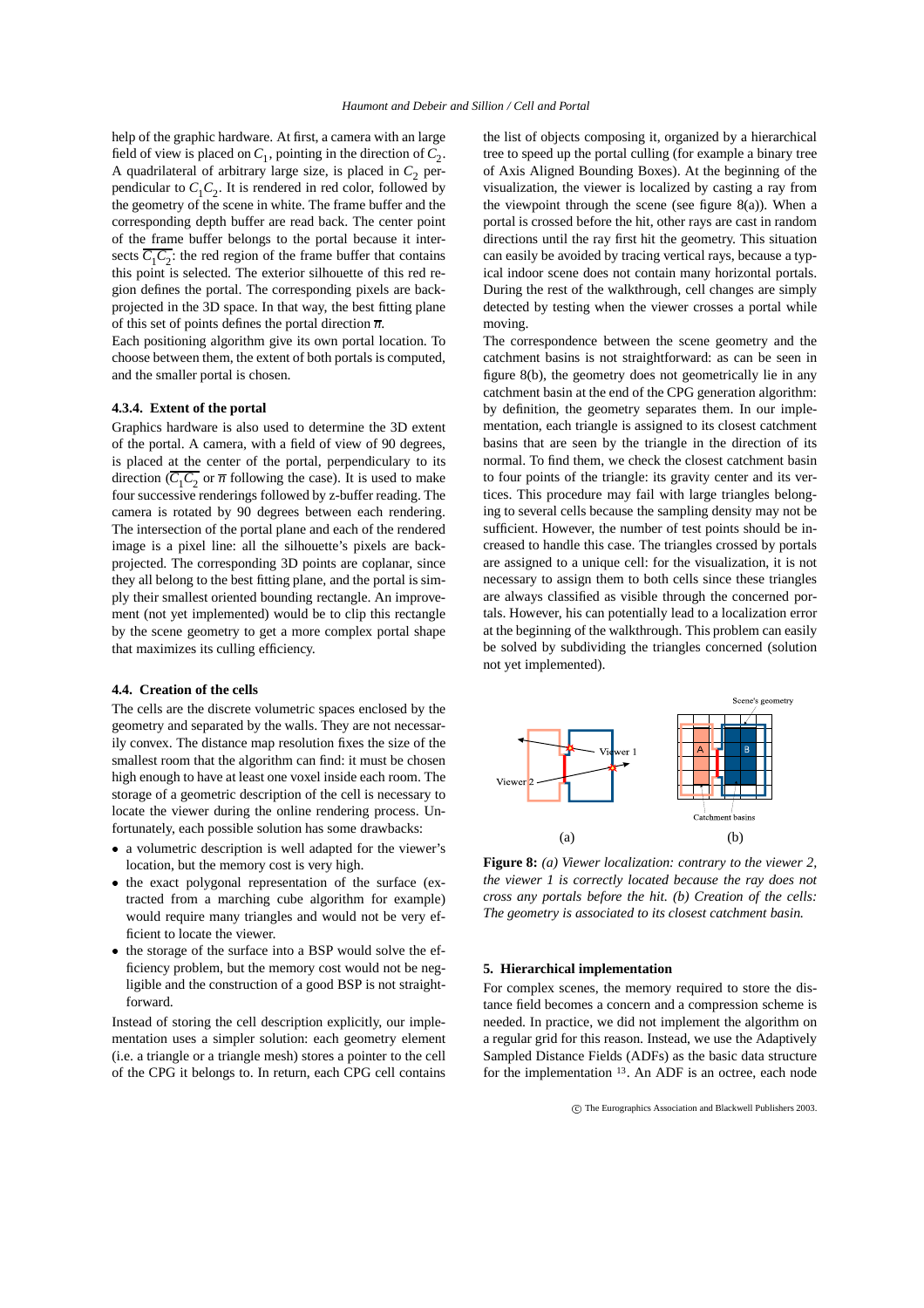storing the distance values of its eight corners. The distance inside a cell is computed by tri-linear interpolation. In addition, minimum and maximum distance values are stored in each node. For a leaf node, these values correspond to the minimum (resp.maximum) of the eight distance values. For an internal node, these values correspond to the minimum (resp. maximum) of the distance of all the child nodes. These minimum and maximum values suffice for most of the operations. Let *S* be the iso-surface defined by an iso-value *d*.

- An octree cell is totally inside *S* if (*cell maximum*  $>= d$ ) W
- A node contains a portion of *S* if (*cell maximum*  $>= d$ ) that and  $\text{(cell minimum} \leq d\text{)}$

In our implementation, the eight distances values are discarded to save memory. When a precise distance is required, for example for the approximate portal placement, its is computed on the fly from the initial geometry. The multiresolution aspect is the main advantage of ADFs: the refinement predicate ensures that details are added only where necessary. For CPG generation, the areas of interest, where it is interesting to refine the octree, are the pinches of the distance field -they give the portal location- and its protrusions -they give the portal's approximate position. Both correspond to areas where the distance field is non-linear. For this reason our predicate refines the nodes for which the trilinear interpolation gives poor results in comparison to the exact distance values. The threshold error of the refinement criterion has to be taken sufficiently small to ensure that our algorithm does not miss some rooms of the building due to the ADFs data structure. Intuitively, a small threshold imposes that the skeleton of the distance map - which passes by the portals and the center of the rooms - will be refined to the maximum depth. The ADFs construction begins with the computation of a full resolution distance field with the distance transform. Then, the octree is computed by merging the linear portion of the distance field. When the initial full resolution grid does not fit in memory, a mechanism of swap between the central memory and the hard disk is used. The hierarchical CPG generation algorithm is very similar to the grid version. Only the 'portal discovering' part of the algorithm is modified, the portal placement algorithm remaining the same. The major changes are:

- the use of min and max value stored in every node to speed up the algorithms: the portions of the octree that are not concerned by a treatment (labeling, propagation, dilation, ...) can be easily skipped.
- the navigation between neighbor node in the octree is not as straightforward as in the case of a regular grid <sup>7</sup> <sup>14</sup> <sup>12</sup>.

#### **6. Over-segmentation**

In image processing, the watershed segmentation is known to be sensitive to data noise: the noise often generates many local minima and each of them become a catchment basin during the watershed transform. As a result, too many regions are created, leading to the so-called over-segmentation

problem. The implication for CPG generation is that when the distance field presents many local minima (typically in the case of furnished rooms, zigzag walls,...), the model will be decomposed into many cells separated by redundant portals. To solve this problem, two approaches are commonly used. The first one consists in pre-processing the data in order to eliminate the local minima before the watershed transform. The second consists in post-processing the results in order to reduce the number of regions by merging several regions into bigger ones, on the basis of a given heuristic. We propose in this section two pre-processing techniques that solve the over-segmentation problem in most of the observed cases. The first method is the manual simplification of the scene while the second one is its voxelisation. Post-processing methods were not investigated here, but one could imagine to add a treatment at the end of the process that consists in eliminating the useless portals, on the basis of the estimation of their culling efficiency.

## **6.1. Manual Simplification**

Manual simplification is a classical method  $22$ , that requires little additional work during the modeling process. It consists in discarding the unimportant objects for visibility determination (e.g. the furniture) when computing the CPG, and adding them back to the cell at the end of the process. It can be seen as a median filtering of the geometry, already known to remove the noise from images. In practice, this approach provides good results, but the manual elimination can become a tedious task when it is not coupled to the modeling process. For this reason, we also propose to use voxelisation as fully automatic treatment to reduce the noise present in the distance field.

## **6.2. Scene voxelisation**

A binary voxelisation of the scene can be used as support for the distance computations instead of the initial geometric scene representation. For sets of independent triangles, the algorithm presented in <sup>15</sup> is used. It was designed to treat any scene, even those containing degeneracies such as double walls, interpenetrating meshes, cracks or holes. The volumetric representation obtained is cleaner and free of problems: the noise in the distance field generated by the initial degeneracies is greatly reduced. Furthermore, the voxelisation acts as a low-pass filter, the size of the voxels fixing the size of the geometry details that are eliminated (of course walls have to be large enough to be part of the volumetric representation). The filtering eliminates many of the local minima. Another advantage is that the voxelisation provides signed distance because the representation distinguishes the inside and the outside of the objects. The inside regions do not need to be treated by the CPG creation algorithm. For all of these reasons, the voxelisation is an efficient preprocessing of the scene, that eliminates most of the oversegmentation and the potential modeling problems in a fully automatic way.

c The Eurographics Association and Blackwell Publishers 2003.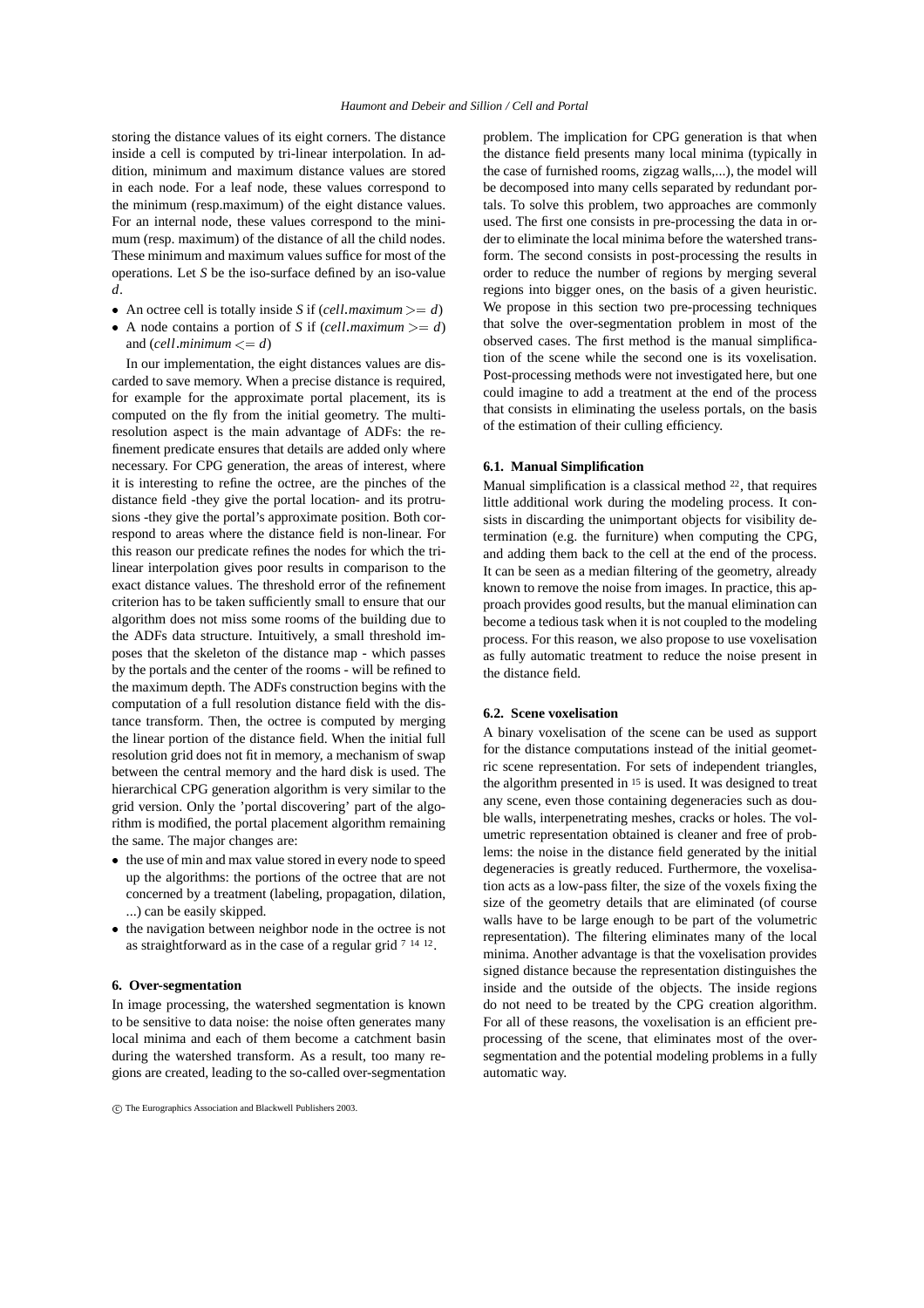## **7. Results and Discussion**

We implemented the hierarchical algorithm described in this paper and have tested it on different kinds of scenes to show its generality. All the experiments were performed on a computer with a Pentium III processor (800 Mhz) and an Nvidia GeForce 2 GTS graphic card. The first scene is an architectural model of a house (147k triangles), publicly available on the Hybrid Graphics company website <sup>2</sup>. This model is particularly interesting because it is used in their commercial visibility package *dPVS* as a demonstration of celland-portal graph rendering to speed up complex scene walkthroughs. A CPG, created by hand, is associated to the model and can directly be compared to the result of our algorithm. Before computing the distance field, we have discarded the doors and windows with a standard modeling package, as well as the furniture to eliminate over-segmentation. Our algorithm has then been used to create the CPG decomposition. The resulting CPG is very similar to the original one and contains all its portals (see figure 9). The only differences are the portals added by our algorithm on the exterior windows and a portal added on the central corridor.



**Figure 9:** *Scene 1- complex architectural house (from* <sup>2</sup>*). Left: cells created by our algorithm. Right: some of the portals created by our algorithm (scene treated without the furniture, added back to the cells at the end of the process).*

This work was partially done in collaboration with the computer games company Appeal. The next two scenes are coming from their in-development game, Outcast 2. These scenes contains many degeneracies, principally coming from the modeling process based on geometry instanciation: some parts of the scene are made from different basic objects, replicated at different locations with scale factors and distortion parameters. Although instanciation is an elegant way to reduce the memory cost, it introduces artifacts such as interpenetrating geometry, cracks and holes. Without taking care of these degeneracies, the distance field would be very noisy and would count many uninteresting local minima. For this reason, a voxelisation process has been used to filter the details and the artifacts before creating the CPG.

Scene 2 is a house made of 81k triangles. For this model, our algorithm correctly found all the arches doors and handles correctly the center room made up of successive pillars (see figure 10).



**Figure 10:** *Scene 2 (copyright (c) Infogrames)- house, containing many degeneracies. The figure on the right shows the center room, made off successive pillars. This scene was treated after a pre-voxelisation step.*



**Figure 11:** *Scene 3 (copyright (c) Infogrames)- Mixture of indoor/outdoor scene, containing many degeneracies. The algorithm creates a CPG for the underground rooms, while not partitioning the rest of the scene.This scene was treated after a pre-voxelisation step.*

Scene 3 is a stone landscape with underground rooms (464k triangles), and represents a mixture of indoor/outdoor scene in 3D. The algorithm created a CPG for the indoor part of the scene (the underground rooms), and does not partition the outdoor parts of the scene that are not well suited for CPG rendering (see figure 11). The reason is that the flooding originates where the model presents enclosed space that constitute local distance minima. When no such minima exist, a single region is created and no portal is built. In the case of 2D 1/2 visualization of terrain and city, one could want to use a CPG, with the portals placed between the different peaks and the different buildings. To extend the CPG creation to this kind of environment, a simple solution consist in computing a 2D watershed on the 2D height map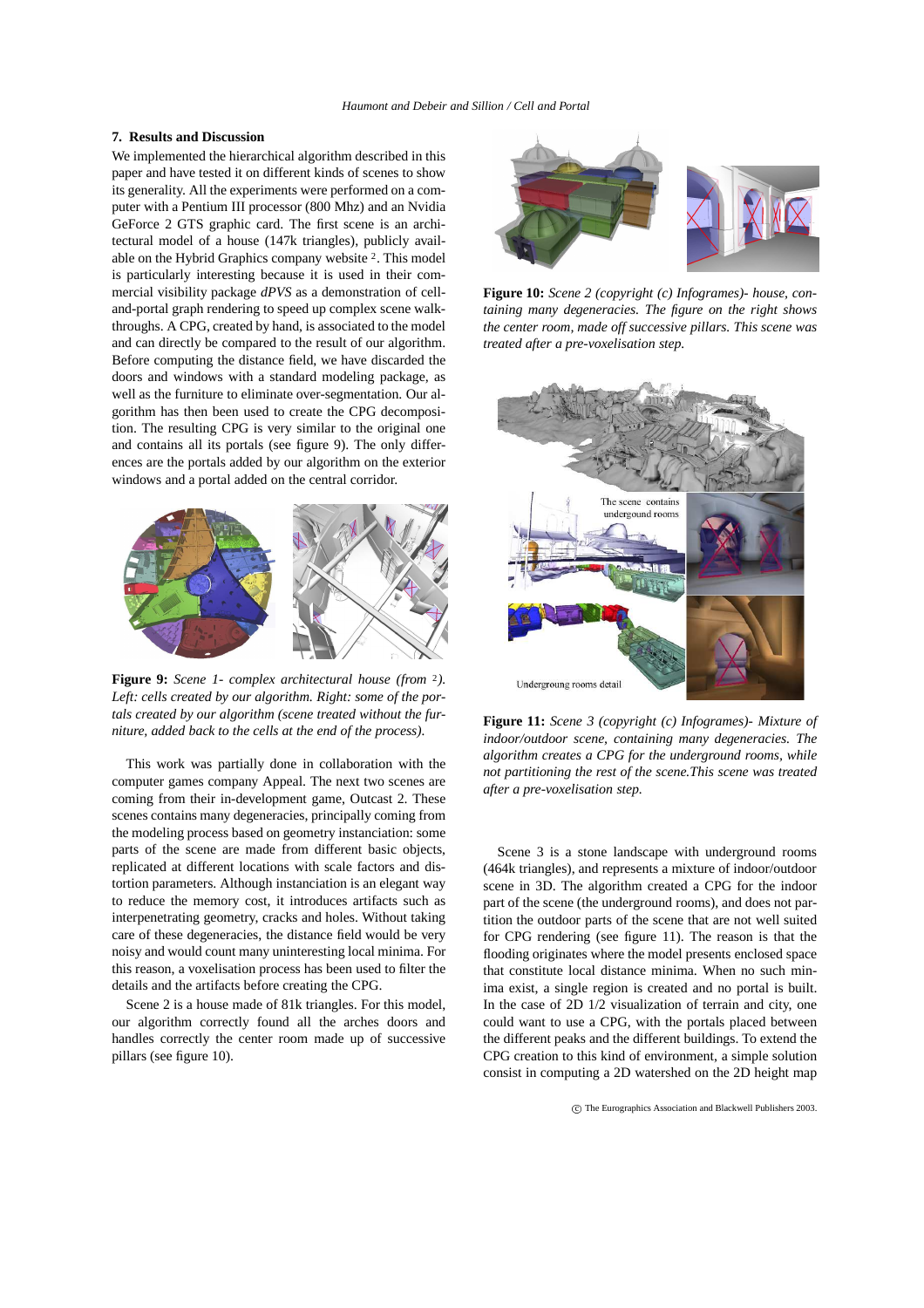where the minima effectively exist. Another solution could be to design an interactive tools to add the appropriate artificial local minima in the distance field.

Scene 4 is the Berkeley Soda Hall model, without the furniture (18k triangles)<sup>3</sup>, that was treated without preprocessing. The algorithm finds all the rooms, doors and windows of the building (see figure 12). An open issue is the treatment of the saddle lines of the distance field that typically occur in a corridor. Our method places a unique portal on the middle of this line, but a gain could be obtained by placing portals at the beginning and at the end of the saddle line (i.e. the beginning and the end of the corridor).



**Figure 12:** *Scene 4 - Soda Hall model. In a building, the algorithm finds all the rooms, doors and windows.*



**Figure 13:** *Scene 5- Human airway. The cave-like environments are correctly handled by the algorithm.*

The last scene is a medical model used in virtual endoscopy and representing a human airway<sup>1</sup>(49K triangles). The results show that the algorithm is able to create satisfactory CPG for cave-like environment (see figure 13). The number of cells and portals and the computation times of the different modules of the algorithm are summarized in table 1. The remainder of the table gives some information about the resolution and the memory cost of the distance map. The last row indicates the compression rate obtained when using an octree in place of a regular 3D grid. The grid considered is the smallest grid containing all the scene, at the same resolution as the octree, and storing all the variables necessary for our implementation of the WST algorithm. The compression rate is good with sparse scenes (scene 3) but decreases when the scene geometry is uniformly distributed (scene 4). In that case, the octree is refined to the maximum depth nearly everywhere: computation time is high and the memory cost is still an issue. The algorithm could be adapted by treating the

c The Eurographics Association and Blackwell Publishers 2003.

model region by region and combining the CPG created for the different regions in a final step.

| Scene                      | 1   | $\overline{c}$ | 3       | $\overline{4}$ | 5       |
|----------------------------|-----|----------------|---------|----------------|---------|
| # Portal                   | 33  | 25<br>13       |         | 402            | 30      |
| # Cells                    | 31  | 18             | 22      | 511            | 49      |
| Pre-voxelisation           |     | 8 min.         | 45 min. |                | $30s$ . |
| Distance Transform (sec.)  | 7   | 20             | 129     | 73             | 62      |
| Octree creation (sec.)     | 14  | 21             | 82      | 140            | 35      |
| Portals Detection (sec).   | 154 | 18.5           | 182     | $>2$ hours     | 80      |
| Portals Positioning (sec.) | 27  | 27.5           | 45.4    | $>2$ hours     | 39.6    |
| Cells Creation (sec.)      | 30  | 2.2            | 102     | $\overline{4}$ | 2       |
| Octree Depth               | 8   | 8              | 10      | 9              | 9       |
| Memory Cost (Mo)           | 14  | 47             | 90      | 224            | 32      |
| Compression                | 6/1 | 6/1            | 21/1    | 5/1            | 30/1    |

#### **Table 1:** *Results*

Measuring the quality of the results is a difficult task since comparison points are missing: the generation of CPG was commonly resolved manually and to the best of our knowledge, existing automatic methods can not handle general scenes. The results could be compared with the one given by a BSP decomposition for the simplest model (scene 4). Unfortunately, this kind of decomposition is not straightforward for the other scenes containing degeneracies and hundreds of thousands of triangles. Furthermore, it is not clear that a BSP decomposition could treat the cave-like scene such as human airways. In this context, we only compared our results with manually created decompositions, even though they are probably not optimal in terms of visibility. For each of our test scenes, this comparison shows that our automatic method finds all the 'classical' portals, but may add redundant portals as well due to the remaining over-segmentation. As future work, a post-process could be implemented to detect and remove them (cf. section 6). Another indication of the quality of the decomposition is given by the speedups obtained when using the CPG for rendering. For this task, we have implemented a simple cell-and-portal rendering algorithm and have tested its performance on typical paths for each test scene. Table 2 compares the frame rates (Fps) obtained without any visibility test(HR), with hierarchical frustum culling (HFC) only and with the portal rendering algorithm coupled to HFC (CPG).

| Fps            | <b>HR</b> |      |      | HFC  |      |      | CPG  |       |      |
|----------------|-----------|------|------|------|------|------|------|-------|------|
| Scene          | min.      | avg. | max. | min. | avg. | max. | min. | avg.  | max. |
|                | 7.5       | 8    | 8.5  | 8.5  | 58.9 | 753  | 23.2 | 188.2 | 1816 |
| 2              | 24.4      | 33   | 40.2 | 48.2 | 211  | 757  | 155  | 718   | 1650 |
| 3              | 6.66      | 7.4  | 7.8  | 13   | 46.1 | 168  | 183  | 561   | 1672 |
| $\overline{4}$ | 31        | 52   | 61   | 67   | 774  | 1632 | 597  | 1610  | 3170 |
| 5              | 16        | 23   | 26   | 34   | 156  | 485  | 42   | 345   | 2193 |

## **Table 2:** *Rendering performances*

As expected, the speedups are up to an order of magnitude for the different scenes. Even if it does not prove that